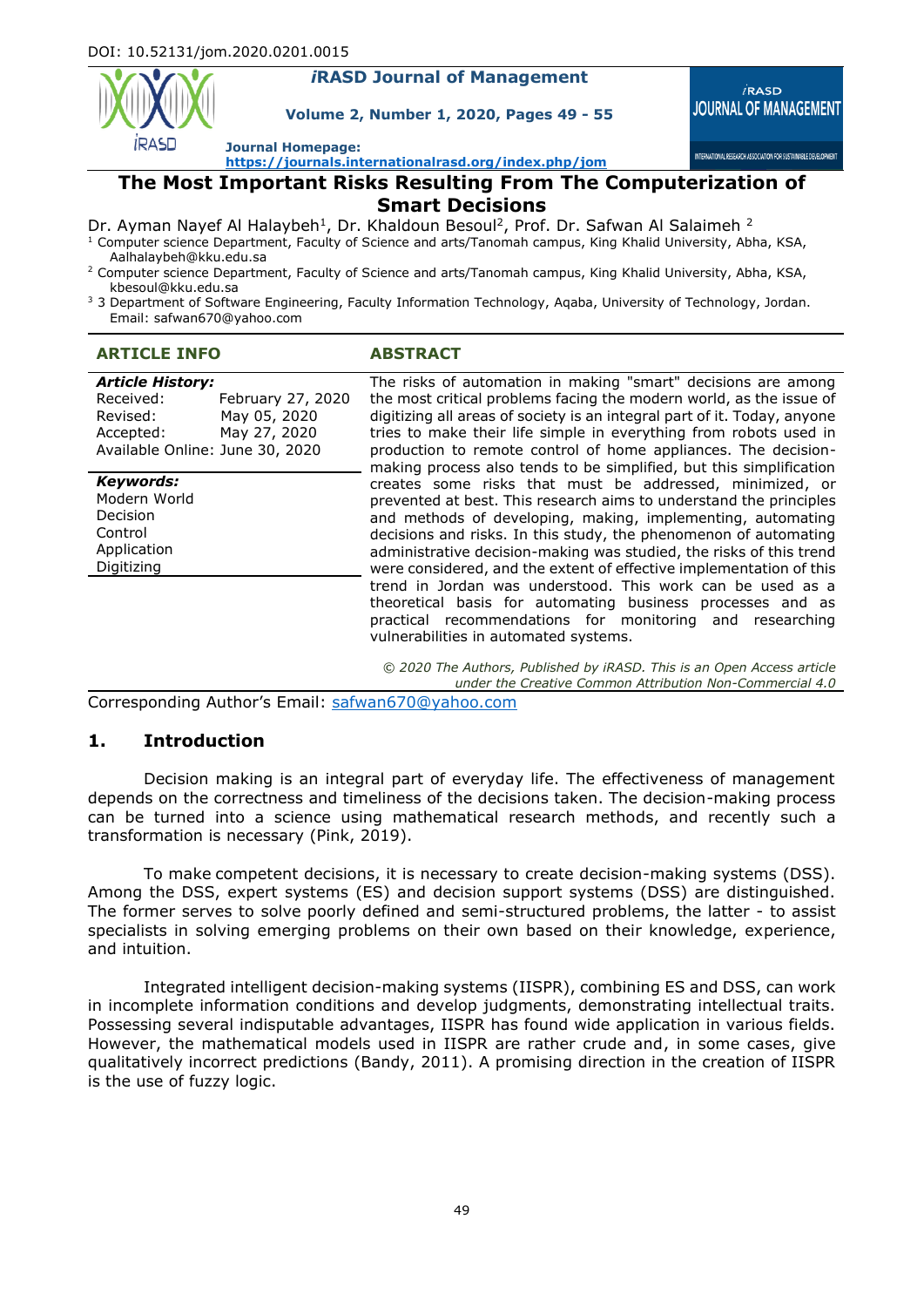# **1.1 The problem**

At the present day, some people try to simplify their lives in all aspects of life and economy, including using robots in the production process to remote control home appliances. The decision-making process also tends to be simplified, but this simplification creates new risks that must be addressed or minimized.

## **1.2 Research objectives**

The goal is to study the risks associated with automated decision-making and suggest developing, making, and implementing automating decisions and risks.

## **1.3 Scientific suitability**

The topic of automation risks in making "smart" decisions is especially relevant in the modern world, an integral part of the digitalization of all spheres of society, from industry to the social sphere.

# **1.4 Scientific novelty**

In this study, the phenomenon of automating administrative decision-making was studied, the risks of this trend were considered, and the extent of effective implementation of this trend in Jordan was understood. This work can be used as a theoretical basis for automating business processes and as practical recommendations for monitoring and researching vulnerabilities in automated systems.

## **2. Basic concepts**

A solution is a specific set of operations on goals, and they are executed for a specific reason. Most of the time, it is taken to solve a problem that has arisen or develop a one activity or another, such as expanding the production line.

An essential concept in this business is the concept of risk. Understood as the risk of a wrong decision, the losses may be caused by deviation from the target. Risk is a potential existing possibility of a loss of resources, non-receipt or loss of income, the occurrence of another unfavorable situation or an unsuccessful outcome of production, economic activities, or other activities, which results from the implementation of the corresponding decision (Yao, Zhang, & Zhou, 2006).

Most decisions are multi-alternative and probabilistic. There is a constant need to choose the only way out of the situation, but you can never know what consequences this or that decision will have. When speaking of decision-making in conditions of risk, we mean a situation in which each of the options for the situation's outcome is somewhat predictable and has a certain proportion of risk, while some position decisions are more favorable to the agent than others. One of the main tasks in decision making is to consider all potential risks and to think of ways to reduce or avoid them altogether (Guernsey, 2003).

If, when making a decision, many different scenarios, including unfavorable, are considered to develop the situation in detail, if all potential risks are evaluated, every step of the proposed actions is thought out, and backup steps are calculated in case of failure. We can say it is a "smart" decision.

We will introduce the term "smart solution," which we will use in the future: Smart Solution - a set of procedures that ensure the goal is achieved faster, safer, and more costeffective (Taubes, 2008). Today, it is ubiquitous to develop and make decisions using information technology to increase these processes' efficiency. Of course, it is impossible to automate the entire decision-making process since personal human qualities, experience, qualifications, and even the decision-makers intuition are often required. However, automation dramatically speeds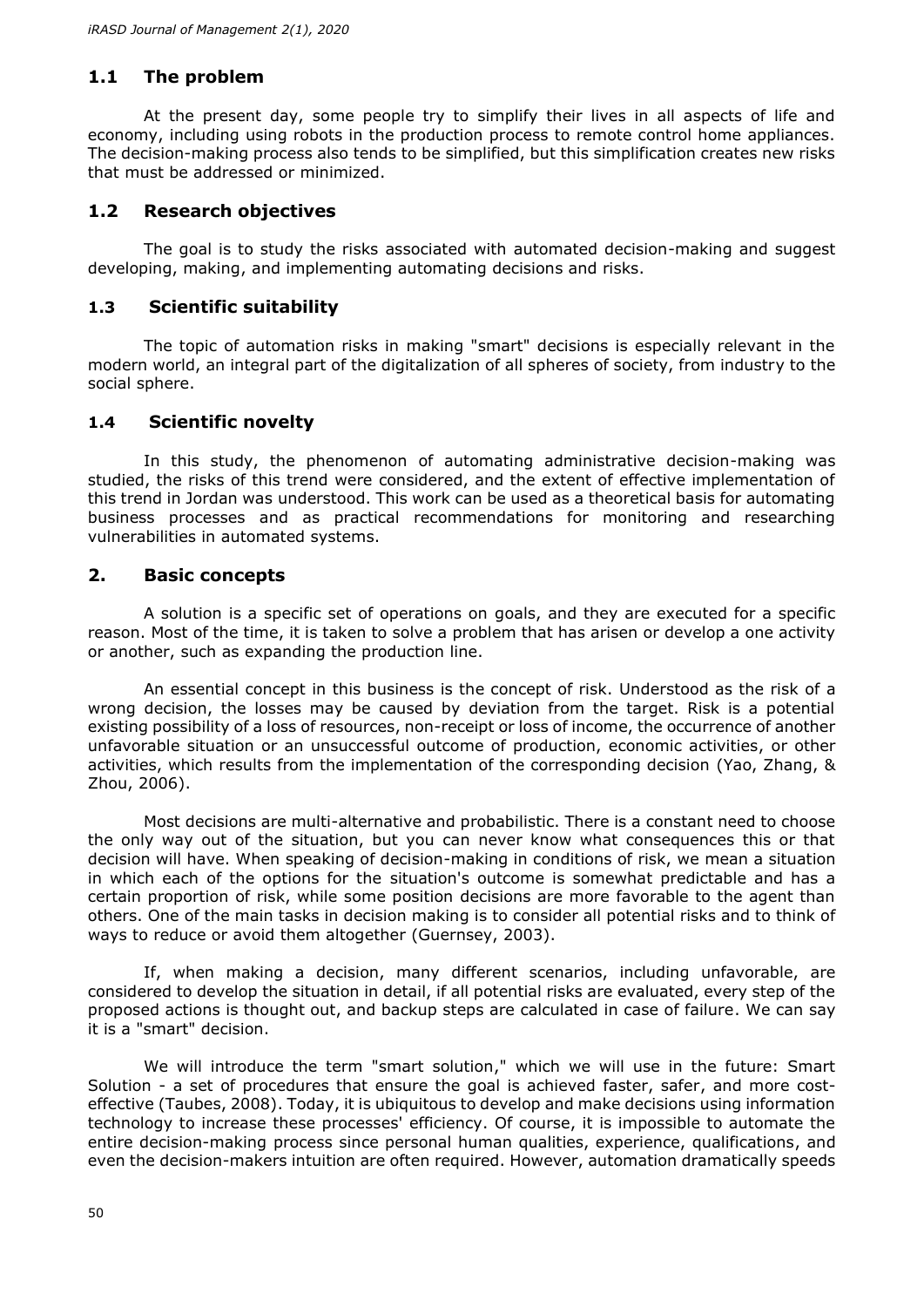and simplifies this process by performing routine operations, reducing errors, making information more comfortable, and Providing the best solution to the situation.

In general, automation is a powerful tool for forecasting, choosing options, and analyzing the organization's state, which contributes to the adoption of appropriate and timely decisions (Ferreira & Acuña, 2017).

#### **3. Methodologies for automating decision-making**

There are many automated decision-making options, but two methods can be called necessary: analytical (rational) and statistical (natural). The analytical approach relies on formal and generalized patterns of behavior. The system contains a predefined decision-making model that can be implemented in a mathematical model and the form of business rules or proprietary algorithms.

An advantage of an analytical decision support system is its ability to start its work from the very beginning of the system, with the entire procedure pre-programmed. They are also predictable and able to explain why individual decisions have been taken, which helps avoid surprises in the equipment's operation. Another feature that arises from the system's simplicity is the high performance when implemented on computers (Bidgoli, 1997).

On the other hand, these systems are narrowly focused and can only be used for specific tasks. Also, analytical systems are often static and cannot automatically improve their work quality over time. In this case, it is necessary to either manually correct the built-in algorithm or completely rewrite it. Another risk of the analytical approach is its instability in the face of errors: if the data input for decision-making is of low quality, the decision is likely to be of the same low quality (Daganzo, 2010). The statistical approach, in turn, differs in that it does not require an embedded template model. The system is trained directly in its implementation process, and a model is created automatically to predict future management decisions in similar situations, based on previous management decisions, goals, and case information.

The main advantage of the statistical decision support system is its versatility. These systems can independently create different types of solutions, automatically create and recalculate the model when external conditions change or improve their work quality. Statistical systems are error resistant, able to independently emerge from difficult situations, and find acceptable solutions even with low-quality or seemingly unpromising initial options (Bhat, 2002).

The main drawback of statistical systems is that they are fatigued and slow. They do not get going with full force from the start. They need preliminary information to analyze the situation, the history of management decisions, and a set of officially set goals. These systems often do not explain the decision-making path adopted, but there are exceptions to this issue, for example, the decision tree model.

In modern practice, preference is given to the statistical approach because it can really find a way out of a non-standard situation despite its complexity and high resource density. It is worth noting that there is still no way to fully automate the adoption of unique and innovative decisions at the current technology level, and you can still do without the human mind (Rigatos, 2010).

## **3.1 Risk rating**

In the decision-making process, you can face a range of different types of risks. In the educational literature, there are several classifications of risks when making decisions caused by the ambiguity of the concept of risk itself. Therefore, to identify specific groups of risks, classifications are made according to their various criteria: by type of object, because of damage, by the nature of negative consequences, by the characteristics of exposure to risks, the specificity of the results, where the risks occurred, etc.

51 Let us consider several classifications in more detail. For example, when taking the type of object as a criterion, it is possible to distinguish between risks associated with the property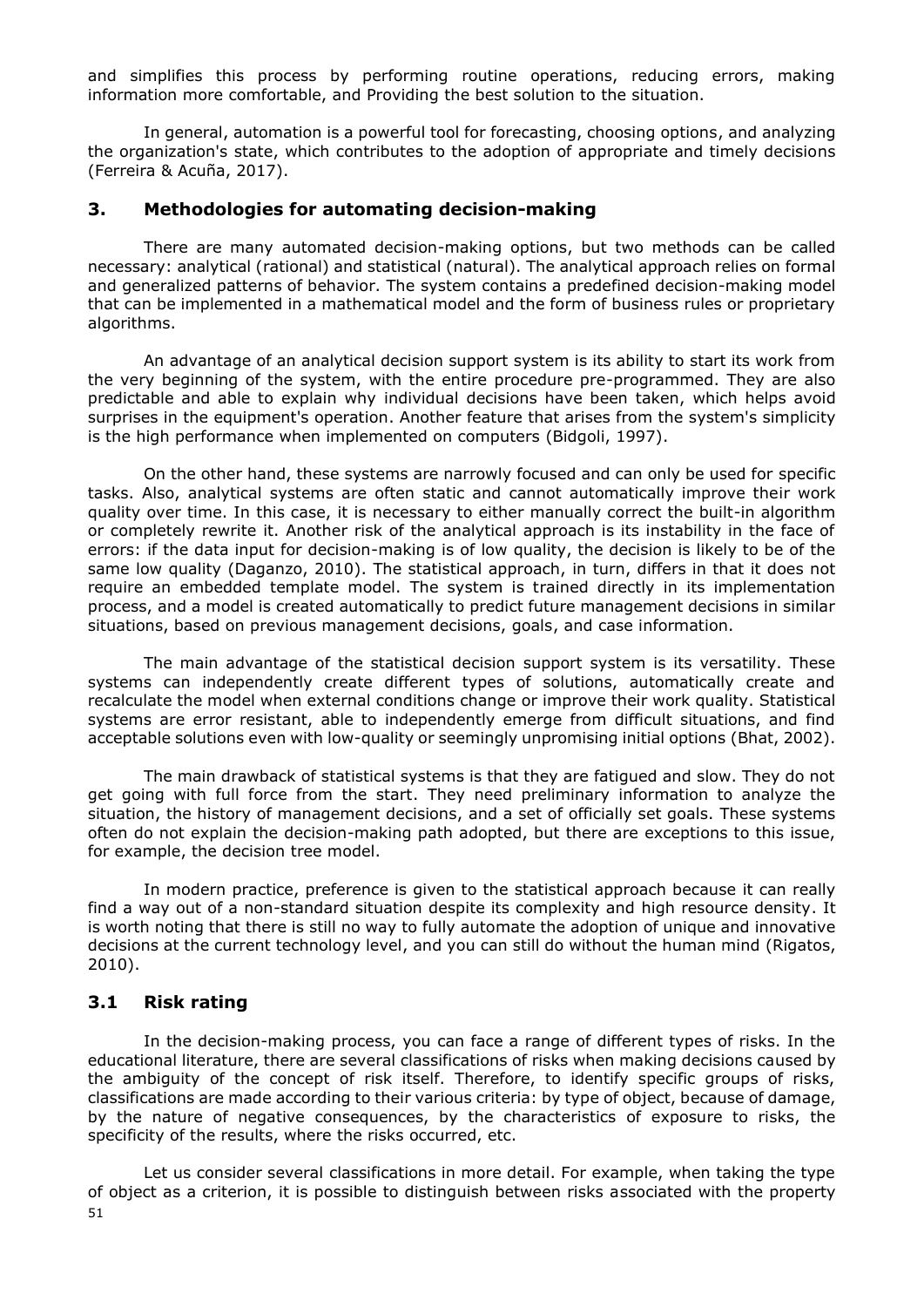(usually expressed in a monetary form that reflects the actual value of the property), with income (which arises in the context of income generation or distribution and is evaluated based on mutually exclusive alternatives to options. Possible to obtain income in the future), with employees (usually an estimate of the magnitude of the adverse financial consequences), or liability (determined by the responsibility arising concerning the unforeseen development of events) (Pink, 2019).

According to its predictability, risks can be divided into two groups: expected and unexpected. The first group may include risks associated with the economy's cyclical nature and the expected development of the area in which the decision is made. Predictability is relative because if the outcome is known at 100%, it cannot be considered a risk. The second group includes completely unexpected options for the development of events, for example, cases of force majeure (Niedermeier & Ariely, 2009). There is a variety of risk classification according to their financial consequences. In such a group, there are risks of exclusive economic losses (negative consequences, such as loss of cash and capital), risks of losing profits, as well as risks that could result in both economic losses and additional income ("financial speculation is a risk"). The risks are divided into two groups: net and speculative. Pure risk, otherwise called statistical or straightforward, always incurs losses for activities. They can be caused by natural disasters, accidents, criminal acts, breakdowns, etc. Speculative risk, or dynamic risk, is usually associated with the decision-making process's financial side and thus can incur additional losses and benefits to the organization or agent that takes on it. Examples of such risks are currency fluctuations or legislative amendments (Al Salaimeh, 2017; Muradov, Hajiyev, Al Salaimeh, & Istyaq, 2018).

#### **3.2. The advantages and risks of automation**

Automation can significantly improve, speed up and simplify the quality of work. In manufacturing and business, control operations involve many time-consuming calculations and may contain manual calculation errors. Automation avoids these problems, speeds up lead times, and improves these processes' accuracy (Safwan & Jaber, 2005).

In manual work, not enough time is given to carefully consider and find the optimal solution to the problem, while automation can develop more ways to solve the problem, analyze each of them and choose the best solution for each specific case. Among other things, automation helps assess debt conditions and develop preventive measures to improve it and prompt planning and managing organization payments, liquidity analysis, and improvement daily (Al Salaimeh, 2011).

The risks of automated decision-making are not well understood, but the following factors can be unambiguously identified, which can cause additional severe difficulties in solving the problem. Like any complex system, "smart" is prone to malfunctions. At the same time, because the idea of automating the decision-making process is only still developing, today there are not many companies that can accurately assemble the system while adhering to the deadline and the declared value.

Besides, there is the problem of equipment incompatibility, which can only be avoided by a specialist who understands both the features of modern automation and the programs that require it. If in the West they often sell a ready-made system, then in Jordan, it is assembled into separate components, where there is an additional risk of errors in the assembly and assembly of equipment (Al Salaimeh & Pushkarev, 2011)

There is also the problem of the "domino effect." It is very likely that if only one device fails, the smart system's overall chain and operation will be disrupted. One of the essential and inevitable aspects of the digital age is information security. With each passing year, the technology is becoming more sophisticated, and the hackers are becoming more sophisticated and skilled. Many "smart decisions" are at risk - they can be compromised and intercepted, leading to unpredictable consequences.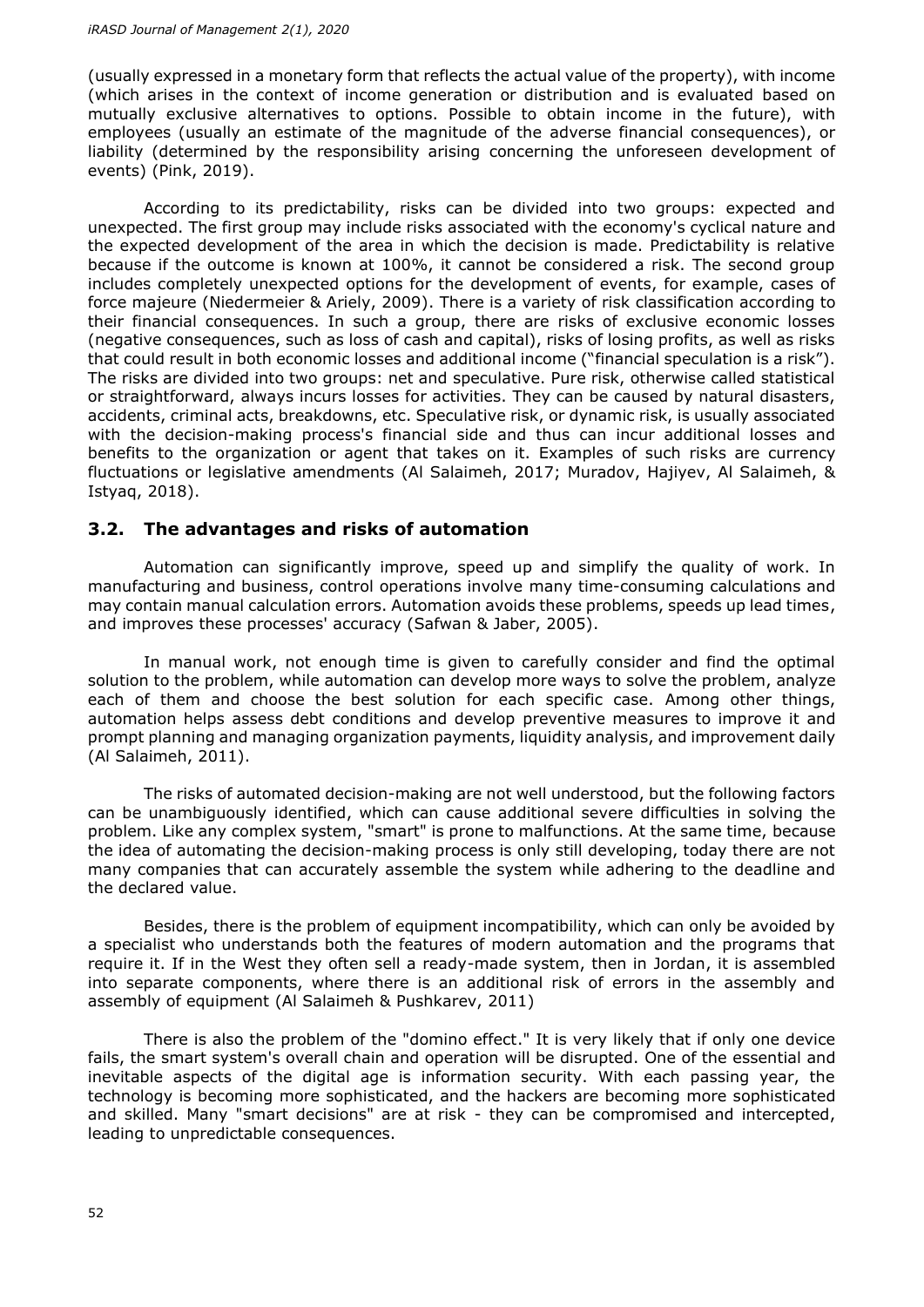The listed risks require special attention in automating the adoption of "smart" decisions. It is imperative to improve countering cyberattacks, frequently update the system, and implement failure and failure prevention (Al Salaimeh, 2017). If "smart" decision-making automation is being introduced within the company, it is necessary to verify its readiness for this process, to track its compliance with the following necessary criteria:

First, the corporate project goals must be clearly defined and measurable and prioritized for achieving them. Second, the project requires separate budgetary funds and an understanding of where they should turn: to buy licensed software and equipment, pay for consulting services, specialized training for employees, etc. Third, to successfully initiate automation of "smart" solutions, a project team must fully understand and share project goals and priorities. It should consist of specialists whose professional level corresponds to the objectives of the project being implemented. Fourth, to avoid the risk of sabotage by company leaders, its key employees must be motivated to achieve results (Muradov et al., 2018).

The risk of inconsistency between the corporate strategy and the automation strategy being implemented in it is the most obvious in principle. In this case, the company will quickly face the complexities of its insufficiency, the limitations of existing equipment, and the need for significant investments.

In general, we can say that the set of mistakes made when introducing the automation of the decision-making process in an organization is relatively standard: these are the problems of setting goals, implementation stages, and project management. Such "typical" risks such as deadlines due to perfection and the desire to make the project "perfect," dismissal due to innovations, risks of personnel unwillingness to change, lack of responsibility and professionalism for project teams do not disappear anywhere (Istyaq, Al Salaimeh, & Miqdadi).

This could also include a superficial attitude toward entering raw data into a "smart" automated system, saving the number of workstations and equipment, reducing the timing and cost of implementing technology, and other obstacles that need to be thought of in advance of solutions. The better the automation implementation process errors are corrected and accounted for, the greater the likelihood of its success and the expected path of development (Al Salaimeh, Al Saraireh, & Al Rawashdeh, 2015).

## **3.3. М2М technologies in the world**

Technologies that allow controlling cars or robots directly from a smartphone are increasingly appearing in our lives, as they have earned the name M2M - "machines that machines own." It is based on the principles of interaction between devices connected by wired or wireless links. The objects exchange data in one or two directions, while every device in the system can be tracked at any time.

The development of the M2M field - machine-to-machine communication or the Internet of Things - has opened the door to business management changes, opening up new horizons of opportunities (Al Salaimeh, 2017). Mobile operators and system integrators were the first to develop them. It became apparent that users were no longer interested in additional options in ringtones or weather forecasts. It became a thinner additional income source, so it became imperative to find a new type of income. Then an idea emerged of how to use the existing network.

Initially, the machine-to-machine communication idea was only tested on gadgets and household appliances. So, for example, smart home systems appeared. Then the companies moved into the B2B and business sector in general, providing communication between devices and other services - for example, analytics. Another flagship company is Qualcomm, which has implemented OmniTRACS, a commercial vehicle tracking system (Istyaq et al.). M2M platforms make it possible to solve business process improvement problems and provide complex solutions. In factories and factories, SIM cards were integrated into the equipment, making it possible to automate the entire production process. The number of production workers decreased dramatically, and the store buildings of many companies became almost deserted: it became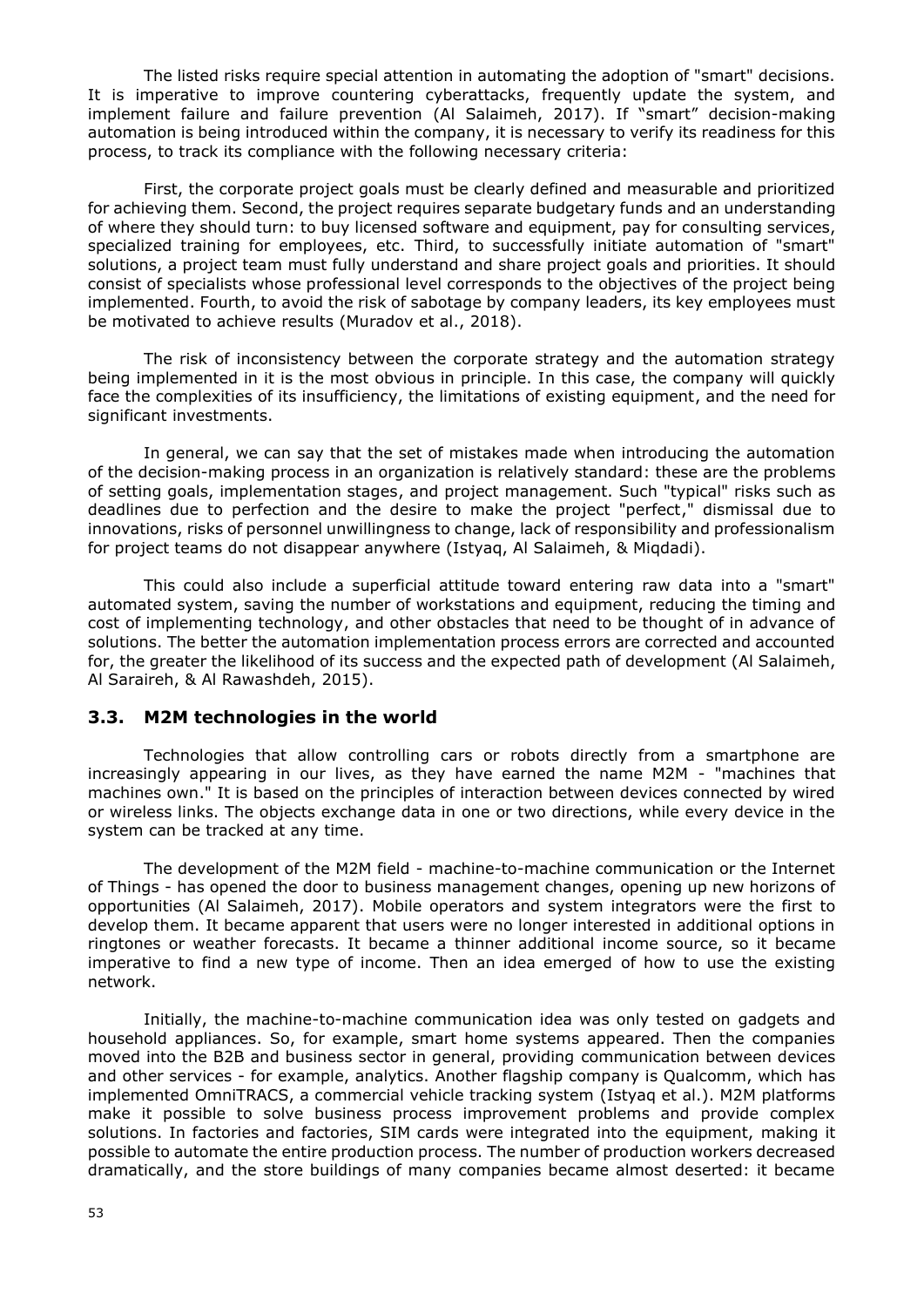possible to manage the entire production by a single operator who monitors the state of the system and gives the main orders for the entire system (Al Halaybeh, Besoul, & Al Salaimeh).

The wave of machine-to-machine communications struck Germany in the early 2000s when payment terminals equipped with industrial modems began to be used everywhere. Today it occupies a leading position in terms of the number of installed payment terminals. The active development of these technologies is particularly noticeable in the transportation sector. For example, taxi companies integrate systems that help build and analyze roads, monitor drivers, and collect information and display it on dashboards (AL SALAIMEH, 2018).

The application scope of M2M technologies is broad: these are security systems, industrial automation, logistics, trade, healthcare, etc. Machine-to-machine communication is actively entering agriculture today, paving the way for high-development, employee-reduced, and profit maximization. This could also include equipping naval ships with systems that create a continuous communication channel with the land virtually without human intervention.

The main goals pursued when applying these technologies are:

- Maximizing the use of existing technologies and increasing their efficiency;
- Gain new competitive advantages in already manufactured products;
- Increase the efficiency of data collection and analysis;
- They are improving the environmental situation in the regions.
- Turnkey business improvement solutions for large industries,

Many companies, especially mobile operators, actively serve factories and taxi companies. The company offers many ready-made "smart" solutions used by the Ministry of Emergency Situations employees, the General Inspectorate of Traffic Safety, banks, advertisements, commercial fields, and their clients.

MTS could become an example of the successful implementation of M2M solutions. In mid-2014, INTACH INSURANCE reached out to her in search of innovations to attract new clients. Together with MTS, two new insurance products from CASCO were launched, which used MTS's innovative services, "Smart Insurance."

An IT unit was built into the vehicle, which made it possible to evaluate driving quality, safety, speed limits, night driving, etc., making it possible to assess risks more accurately and rely on insurance coefficient. The idea attracted eager drivers who could lower their premiums by proving they were safe to drive. Today, about a third of the company's new customers enter into contracts with smart insurance services (Bandy, 2011).

The development of M2M technologies is still relevant today and is unlikely to lose relevance tomorrow. There are developments underway to make devices more efficient, reduce system size, improve reliability, and simplify management. Also, a way to harmonize communication standards is expected to appear soon. The fact that the "Internet of Things" has room for further development is evident. We have already seen the emergence of systems for connecting home devices via Bluetooth and Wi-Fi, and everyone has heard about smart home projects, baby monitors, and more. There are more than 2 billion connections between 200 million devices globally, and these numbers are snowballing.

Unfortunately, there is also a severe problem with the trend towards the introduction of these technologies. Data flows increase so rapidly that there is a risk of a power shortage. If you ignore this issue now, all future power plants will only process and transmit data. There are some promising development paths in telemedicine, automated vehicle control systems, and 'smart cities,' where M2M equipment enables improved quality of life and residents' safety. Of course, the prospects for machine-to-machine development in the business sphere of our time have practically no limits.